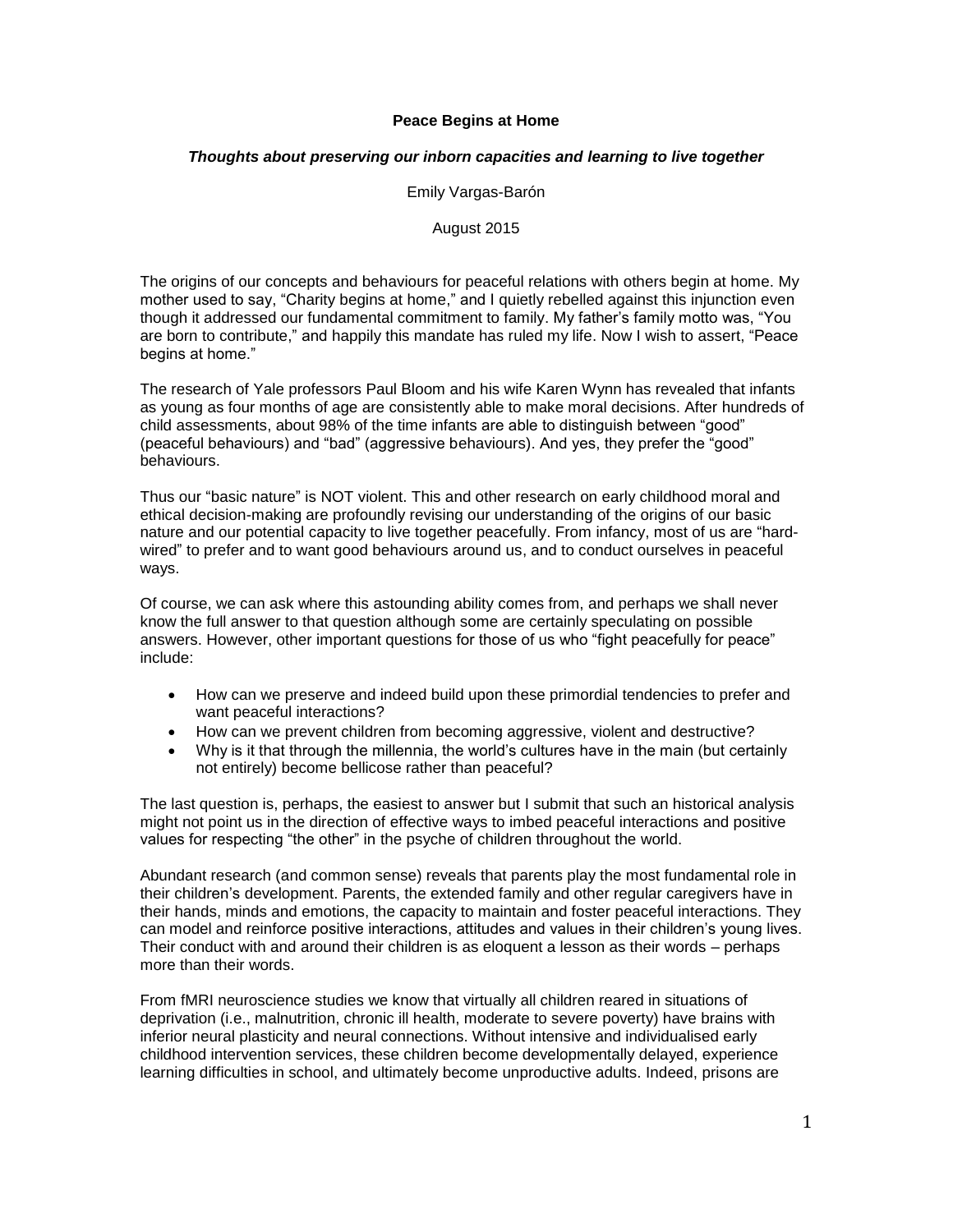filled with such persons because a large percentage of these less capable youth and adults become violent offenders and cause high costs to society.

Furthermore, children exposed to traumas, such as those that are caused by community and domestic conflicts, natural disasters, life in camps for refuges and internally displaced persons, and domestic substance abuse, maternal and paternal depression, child abuse and especially neglect, suffer from "toxic" stress (I prefer the term negative stress), and they develop delays in their social and emotional development, and especially in areas of self-regulation. As we are seeing in many nations, some of these children become walking time bombs for social conflict.

The good news is that we have learned how to reverse most of these early developmental delays when and if we are able to identify and serve these children and their families with highly effective early childhood intervention services. Such services need to be instituted and sustained in nations around the world, and most especially in low- and middle-income countries and in impoverished or depressed groups in upper-income countries.

But even if such services were to be made widely available, in all too many countries, young children are increasingly exposed to extremely negative parenting and community indoctrination. This can be vividly witnessed today in the Levant but it also occurs in guerrilla camps in Colombia, in community wars of Africa, in subjugated ethnic minority groups in Southeast Asia and South Eastern Europe, and… Yes, the list is long.

In my lifetime, I have never before experienced such a rapid increase in the indoctrination of young children to violence and inter-group hatred. Many of our efforts to foster good child development are being later destroyed by false leaders in homes, schools, and religious and community groups.

Furthermore, in all post-conflict countries, the social and emotional development of children is almost always truncated, and the levels of domestic violence are very high. In the absence of effective reconciliation movements, violence is often linked with children's incapacity to relate positively to "the other." The lack of effective reconciliation activities sows seeds of cyclical conflict, as has been the case in Colombia and other nations. In this, the experience of "immigrant countries," such as the United States, Canada and Australia is quite compelling: a new ethos of allegiance to a polity rather than a religion or culture has helped to support inter-group dialogue. These countries are far from perfect but children generally are not reared to hate "the other."

Many people are fully aware of the intense indoctrination of young children that is occurring in countries around the world, and they decry it. However, they appear to be unable to call a halt to it and replace it with an education for peace that includes the reinforcement of positive interpersonal interactions, attitudes and values.

## And herein lies our quandary.

The leaders of major inter-religious dialogues are keenly aware of this problem at the adult level. However, they and others are less aware of the intense damage that is occurring on a daily basis to the youngest of children in their communities. Even more distressing is the realisation that generally such leaders appear to be unwilling (or feel they are unable) to bear the mantle of leadership with parents and communities to promote education for peace and to eschew the indoctrination of children to violence.

Many political leaders lack the "political will" to address these issues, and in some countries politicians are leading movements to indoctrinate young children to hatred and violence. Increasingly, they are using social media to mobilise and lead children; therefore, the impact of their initiatives is becoming even greater and more damaging. In part, peace is truly a problem of political will, and through my work in participatory policy planning, I can attest to the fact that